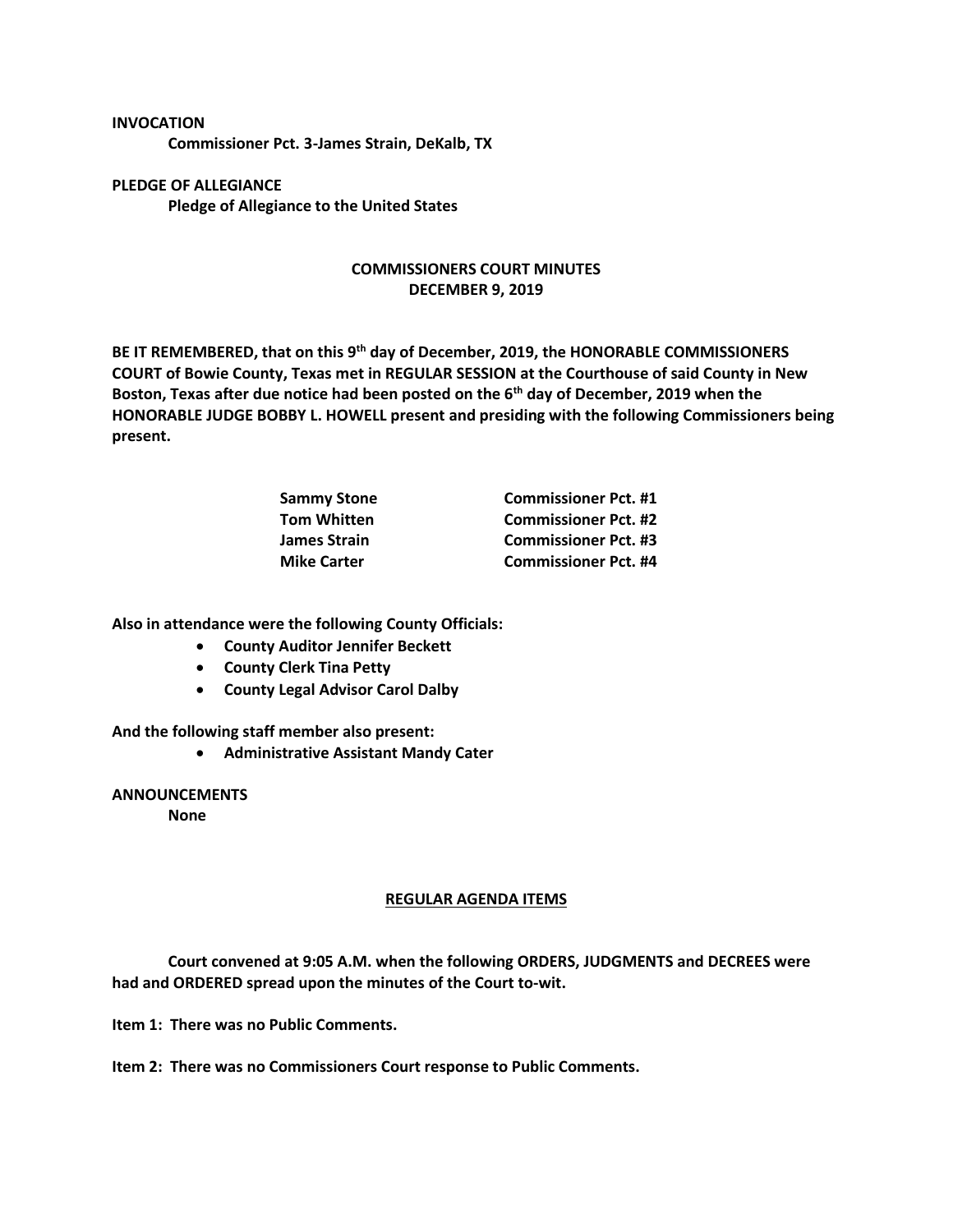- **Item 3: There was a presentation given by Cherrie Curtis regarding programs with the Texas A&M Agriculture Extension Office.**
- **Item 4: On this 9th day of December, 2019, a motion was made by Commissioner Mike Carter and duly second by Commissioner Sammy Stone to bring back to table, the proposals for the Bowie County Health Insurance Provider. Motion was put to a vote and all Commissioners voted yes and none voted no. Motion carried.**
- **Item 5: On this 9th day of December, 2019, a motion was made by Commissioner Mike Carter and duly second by Commissioner Sammy Stone to accept TAC's (Texas Association of Counties) proposal for the Bowie County Employee Health Insurance for the year 2020. Motion was put to a vote and all Commissioners voted yes and none voted no. Motion carried.**
- **Item 6: On this 9th day of December, 2019, a motion was made by Commissioner Mike Carter and duly second by Commissioner Tom Whitten to approve the Resolution to appoint Judge Bobby Howell, as director, to the ARK-TEX COUNCIL OF GOVERNMENTS Board of Directors. Motion was put to a vote and all Commissioners voted yes and none voted no. Motion carried.**
- **Item 7: On this 9th day of December, 2019, a motion was made by Commissioner Tom Whitten and duly second by Commissioner Mike Carter to approve the list of Inventory disposal. Motion was put to a vote and all Commissioners voted yes and none voted no. Motion carried.**
- **Item 8: On this 9th day of December, 2019, a motion was made by Commissioner James Strain and duly second by Commissioner Tom Whitten to approve Bonds of Susan Spellings, David M. Carter, Donna Burns and Nancy Talley. Motion was put to a vote and all Commissioners voted yes and none voted no. Motion carried.**
- **Item 9: On this 9th day of December, 2019, a motion was made by Commissioner Sammy Stone and duly second by Commissioner Tom Whitten to approve the Primary Election Service Contracts between Bowie County, Republican Party and Democratic Party. Motion was put to a vote and all Commissioners voted yes and none voted no. Motion carried.**
- **Item 10: On this 9th day of December, 2019, a motion was made by Commissioner James Strain and duly second by Commissioner Mike Carter to approve the Interlocal Contract between the Department of Information Resources and Bowie County (HB 1421). Motion was put to a vote and all Commissioners voted yes and none voted no. Motion carried.**